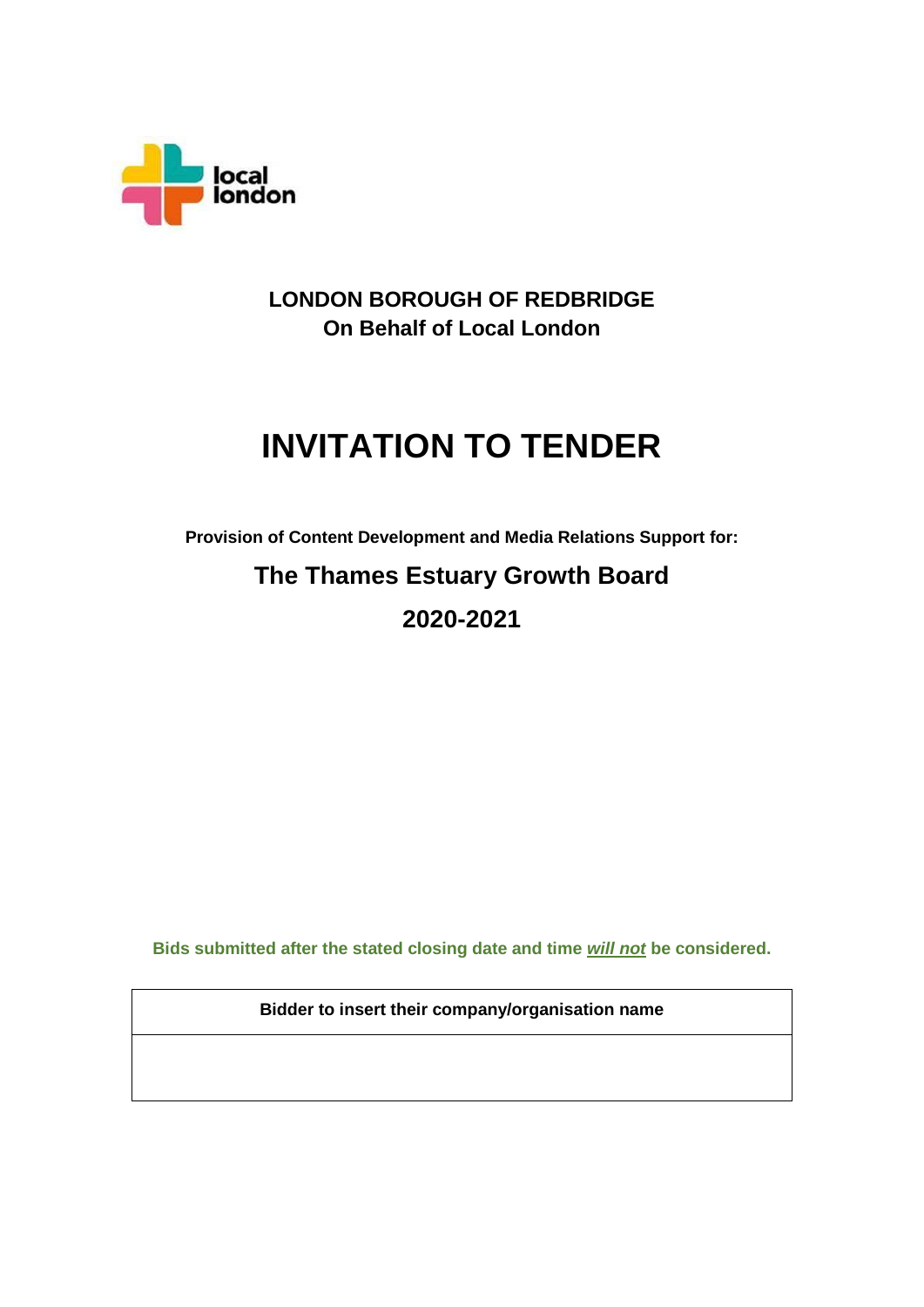# **TABLE OF CONTENTS**

# **SECTION:**

| 9 |  |
|---|--|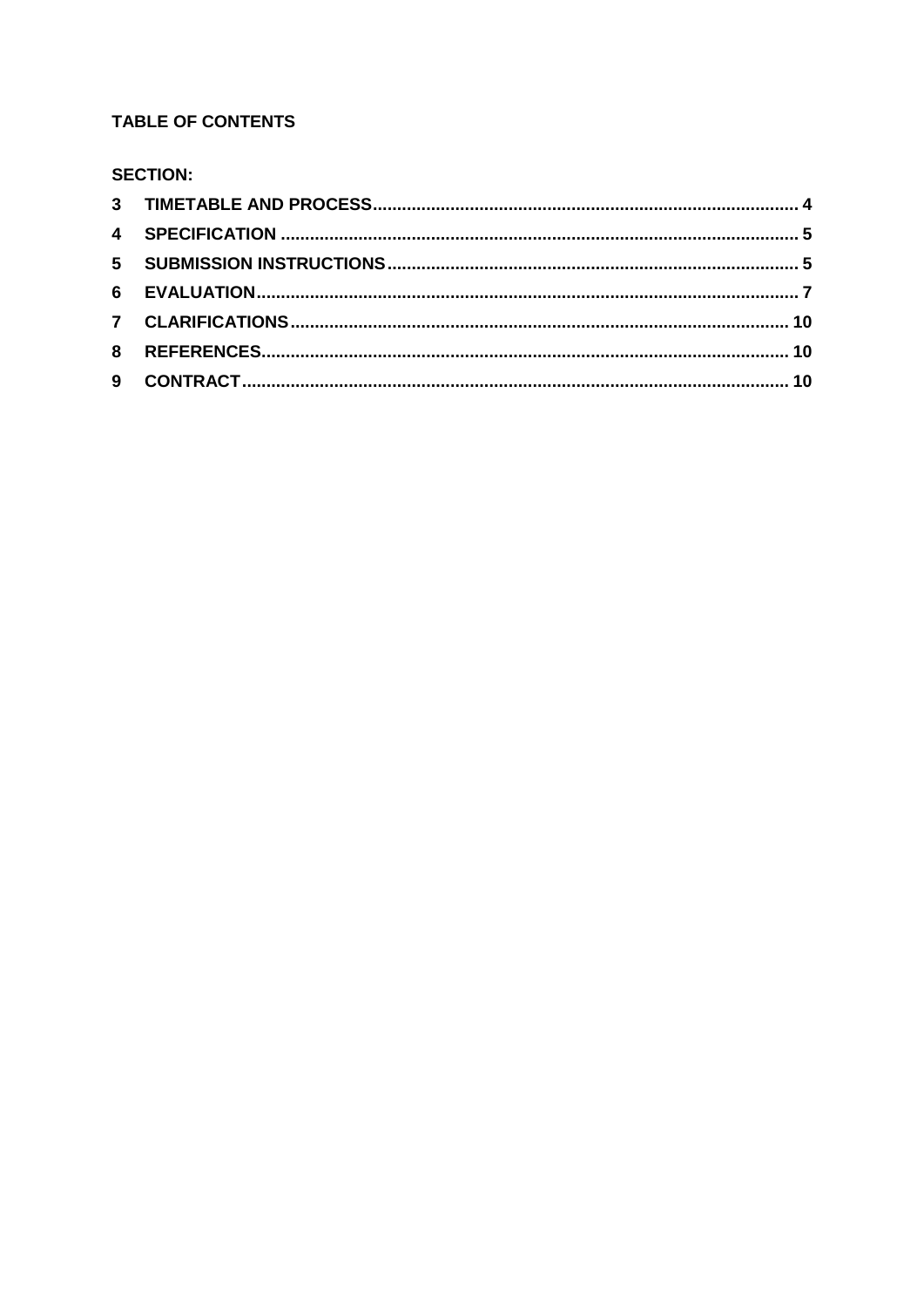#### **The Thames Estuary Growth Board**

#### **Provision of Content Development and Media Relations Support for The Thames Estuary**

#### **1. Introduction**

**The Thames Estuary** has been called Britain's next big growth opportunity potentially worth billions of pounds to the UK economy.

An exciting and ambitious vision has been developed for the area, which includes parts of London, Essex and Kent. A dedicated Thames Estuary Growth Board, led by a Governmentappointed Envoy, will deliver this vision.

This project is regarded alongside the Northern Powerhouse and Midlands Engine as integral to the future of the UK economy.

To facilitate communication, marketing and engagement around The Thames Estuary, we have commissioned brand development, website development, photography and film production.

To support this work, we need a qualified and experienced supplier of copywriting, content production and media relations services.

Ideally, one supplier will demonstrate the ability, experience, resources and capacity to deliver everything outlined in this specification however consortium bids led by one supplier – who will act and work with us on behalf of the consortium - will be accepted.

This opportunity is being managed by Local London – a sub-regional partnership of eight boroughs in east and north east London – on behalf of the Thames Estuary Growth Board. Thurrock Council – as the accountable body for the Thames Estuary Growth Board – will be responsible for payments to the appointed supplier.

#### **2. Background**

In 2018, The Thames Estuary 2050 Growth Commission published an ambitious vision for growth in Local London, Essex and Kent to unleash its potential.

In 2019, The Government announced it was supporting and enabling this vision by funding a dedicated Thames Estuary Growth Board to deliver an ambitious programme of work led by Kate Willard, who has been appointed Thames Estuary Envoy by the Government's Cities and Growth Unit.

The Thames Estuary Growth Board will deliver and support existing projects for the Thames Estuary which will lead to thousands of new jobs; hundreds of new houses; new transport and digital infrastructure and contribute billions to the economy by 2050.

Its first plan is likely to be published and launched in July 2020.

To prepare for publication, we have commissioned a number of assets and channels to enable communications, marketing, engagement and a long-term The Thames Estuary promotional campaign.

They are: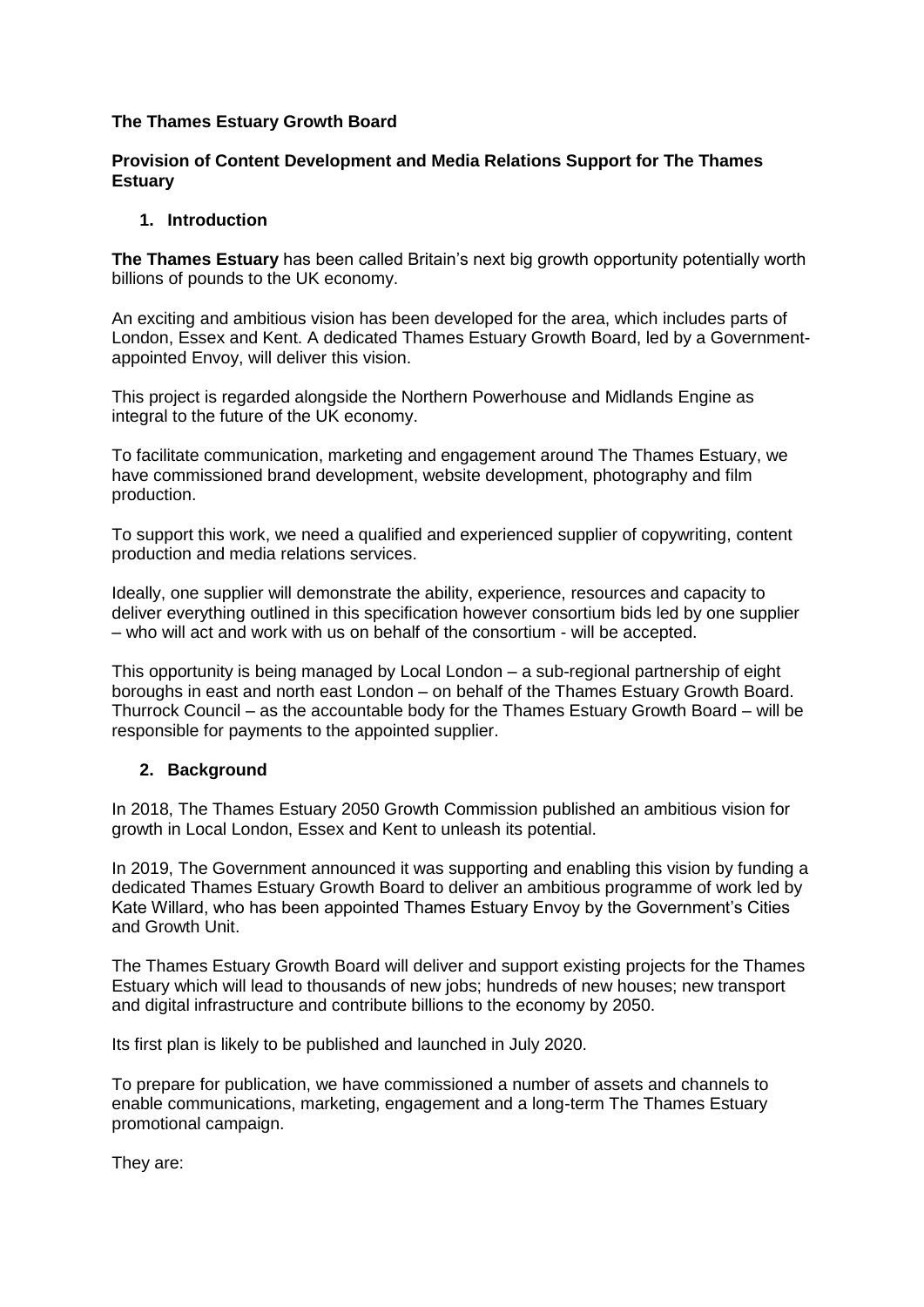- Campaign development
- A brand, including 'The Thames Estuary' logo, colour palette, typography and various brand assets (e-newsletter template, PP slide template, letter head etc).
- A website
- An explainer film
- An image library

We are now looking to commission an experienced and qualified content production and media relations agency to our roster.

The content production element is to plan and copywrite various content to appeal to wideranging audiences and stakeholders in different styles for print and digital channels. The media relations element is to provide a full reactive and proactive media relations service.

We will need the chosen supplier to really get under the skin of this project and be ultracreative in helping us tell a story about how we can enable growth in the Thames Estuary.

Given the infancy of this project the supplier will need to make a creative copywriter with flair and imagination available who can interrogate a complex and wide-ranging brief to produce content for a diverse range of audiences, including members of the public, politicians, business leaders, education leaders, the architecture, building and housing professions and others.

We do not have all the answers, so a supplier who has significant and demonstrable experience and knowledge of delivering support to complex, wide-ranging, multi-stakeholder growth projects is essential.

Specific requirements are described below:

#### **3. Timetable**

The timetable below applies to this commissioning cycle.

| <b>Description</b>                          | <b>Date</b>    |
|---------------------------------------------|----------------|
| <b>Procurement</b>                          |                |
| ITT distributed and expressions of interest | April 8        |
| requested                                   |                |
| <b>Clarification period</b>                 | April $8 - 19$ |
| Proposals received                          | April 27       |
| Evaluation                                  | April 28 - 29  |
| Decision                                    | April 30       |
| Inception meeting/discussion                | May 1          |
| <b>Delivery</b>                             |                |
| Part 1: Pre-launch content                  | May $1 - 25$   |
| Part 2:                                     | July onwards   |
| Part 3:                                     | July onwards   |
|                                             |                |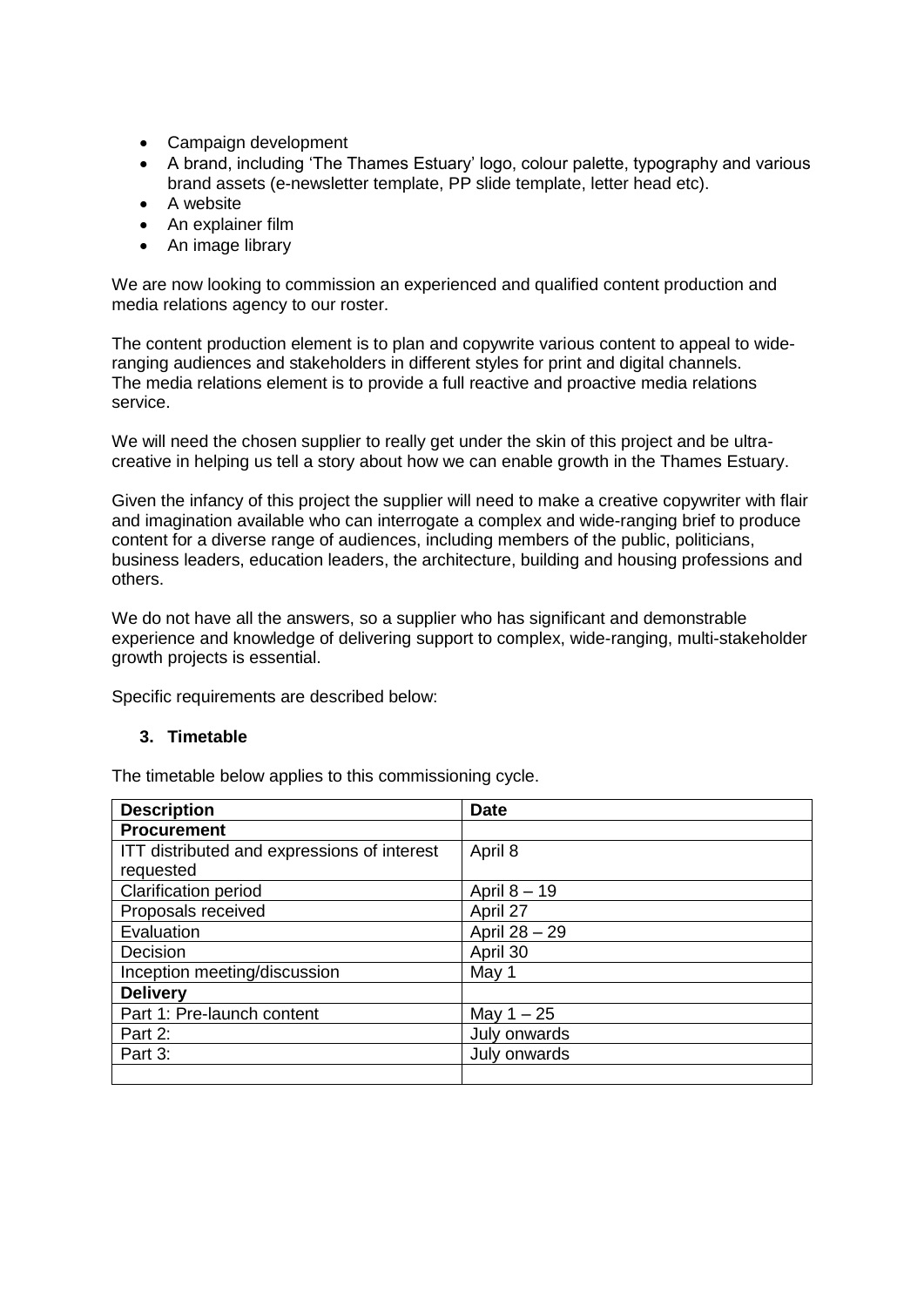# **4. Specification**

### **Content Development Part 1 (April – June)**

We require a creative supplier who can research and produce wide-ranging copywriting for digital and print media to appeal to various audiences and stakeholders; specifically:

- Web pages for The Thames Estuary website as per a content plan produced by the commissioned web developer.
- Summary versions of the Thames Estuary Growth Board Plan which are accessible to various groups, including people with learning disabilities and visual impairment.
- A series of FAQs and bitesize pieces around existing Thames Estuary projects, facts, statistics and key issues to be produced in print and 'add colour' to the website.
- Articles on topics associated with the Thames Estuary Growth Board Plan to be pitched into appropriate media.
- A script for a 3-5-minute explainer film which outlines the ambitions of the Thames Estuary Growth Board and tells a story of the Thames Estuary in 2050.

#### **Content Development Part 2 (July onwards)**

The Thames Estuary Growth Board intends to develop a partnership scheme to nurture positive relationships with stakeholders in this region who can champion and advocate for our ambitions.

The supplier will need to produce content to enable promotion and marketing of this programme including:

- Programme pages on the Thames Estuary website
- Case study generation of partners to illustrate how they are supporting our ambitions.

#### **Content Development Part 3 (July onwards)**

- The Thames Estuary Envoy in her capacity as the chair of the Thames Estuary Growth Board will be required to make speeches and give presentations. The supplier will be responsible for preparing those works in collaboration with her.
- The supplier will also need to work with us on occasions to prepare consultation responses on an ad hoc basis to ensure that messaging is consistent and our submissions are strong.

#### **Media relations**

We require a media relations supplier who can provide the Thames Estuary Envoy and Growth Board with a holistic media relations service. To include:

- A 24-hour reactive media relations service
- A press release production service
- A commentary (reactive/proactive) production service
- A news grid of planned stories and opportunities for the Thames Estuary Envoy and Thames Estuary Growth Board and proactively delivering them. Management of the Thames Estuary Envoy social media

#### <span id="page-4-0"></span>**5. Submission instructions**

#### **General**

- The Authority will reject Bids submitted after the date and time specified as the deadline.
- The Authority reserves the right, at its discretion, to request clarifications in writing or further relevant information from any Bidder after the submission of Bids.
- All responses must be submitted electronically through the Procurement Portal. Bids which are, e-mailed, posted, hand-delivered or faxed to the Authority **will not** be considered.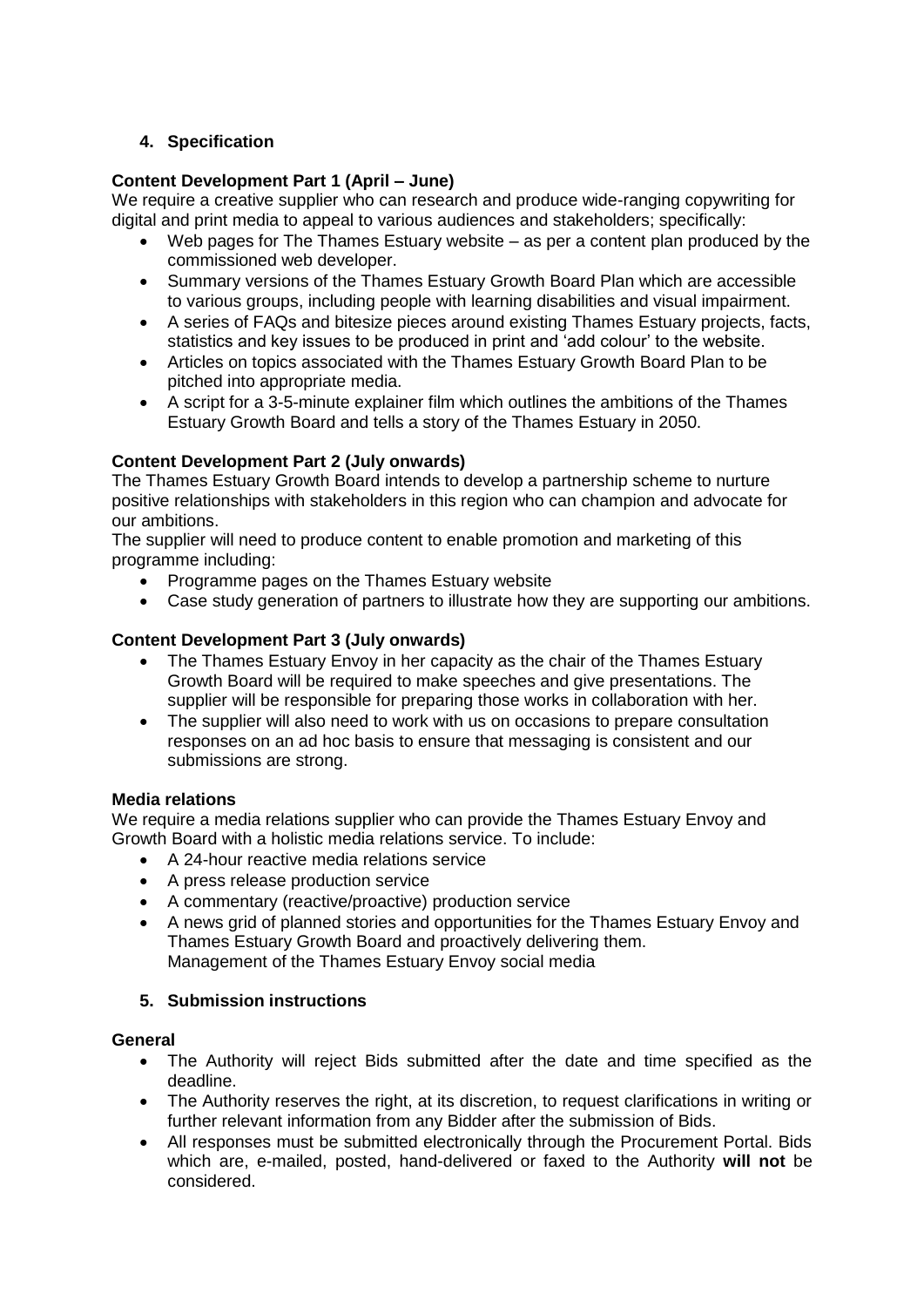- It is your responsibility to ensure that your Bid is submitted prior to the closing date/time.
- You should ensure that you leave enough time to upload and submit your Bid.

#### **Return of Bid Documentation**

- The Authority is using a secure (hosted) electronic bidding system (i.e. the Procurement Portal).
- User guides are available from the Help menu throughout the Procurement Portal. Bidders are advised to make themselves familiar with the content of the user guides prior to uploading Bids by using the topics within the 'Help' menu located on the header bar of all pages.
- Bidders interested in this opportunity should express their interest by clicking on the 'Register interest in this opportunity' within the Business Opportunity Advert.
- Once Bidders have expressed their interest they can access the Procurement Documentation/Bid documentation from 'My Activities' on the home page or on the header bar.
- Please indicate via the Procurement Portal whether or not you intend to submit a Bid in response to this invitation by selecting "Register intent to respond" or "No longer wish to respond" under the Response Controls.
- In order to complete your electronic Bid it must be downloaded to your system, completed and uploaded to the correct area of the Procurement Portal in accordance with the return instructions and the stated deadline for submission of responses. Bidders should be aware that the Authority is unable to open any Bid submissions until after the specified closing date and time for the receipt of Bids. Until this time, Bids are stored in an e-vault and cannot be accessed in any manner by any the Authority staff.
- The full Bid must be completed and returned in the published format (i.e. Microsoft Word). Failure to comply with this instruction may result in your Bid submission being discounted. Your Bid must be submitted through the Procurement Portal (this may be submitted at any time prior to the closing time and date). Submission of electronic Bids should not be left to the last moment as it may take some time to upload your completed Bid. The server timestamps (GMT) Bids when they are submitted. Bids submitted after the stated closing date and time **will not** be considered. Bids may be rejected if they are not properly completed.
- Where Appendices to this ITT and/or forms submitted by Bidders during the Procurement Process require signing either by the Bidders or a third party (e.g. a bank authority or insurance certificate), electronically completed versions are acceptable for bidding purposes. Therefore, the Authority will accept scanned copies of original signed forms and the Authority will also accept either scanned copies of original signed Appendices or copies of the Appendices with typed signatures. Fully signed hard copies of any forms will be required from Bidder(s) prior to the award of the Contract.
- All responses should be in English, text submitted in A4, with a font size of no less than 12 and any financial references should be in Pounds Sterling.
- Where additional information has been requested (e.g. a company structure chart), this information should be clearly named so as to identify the file's contents and should be uploaded with your Bid response.
- Attachments that have not been requested as part of the Bid submission will be ignored \and will not be taken into consideration as part of the evaluation process.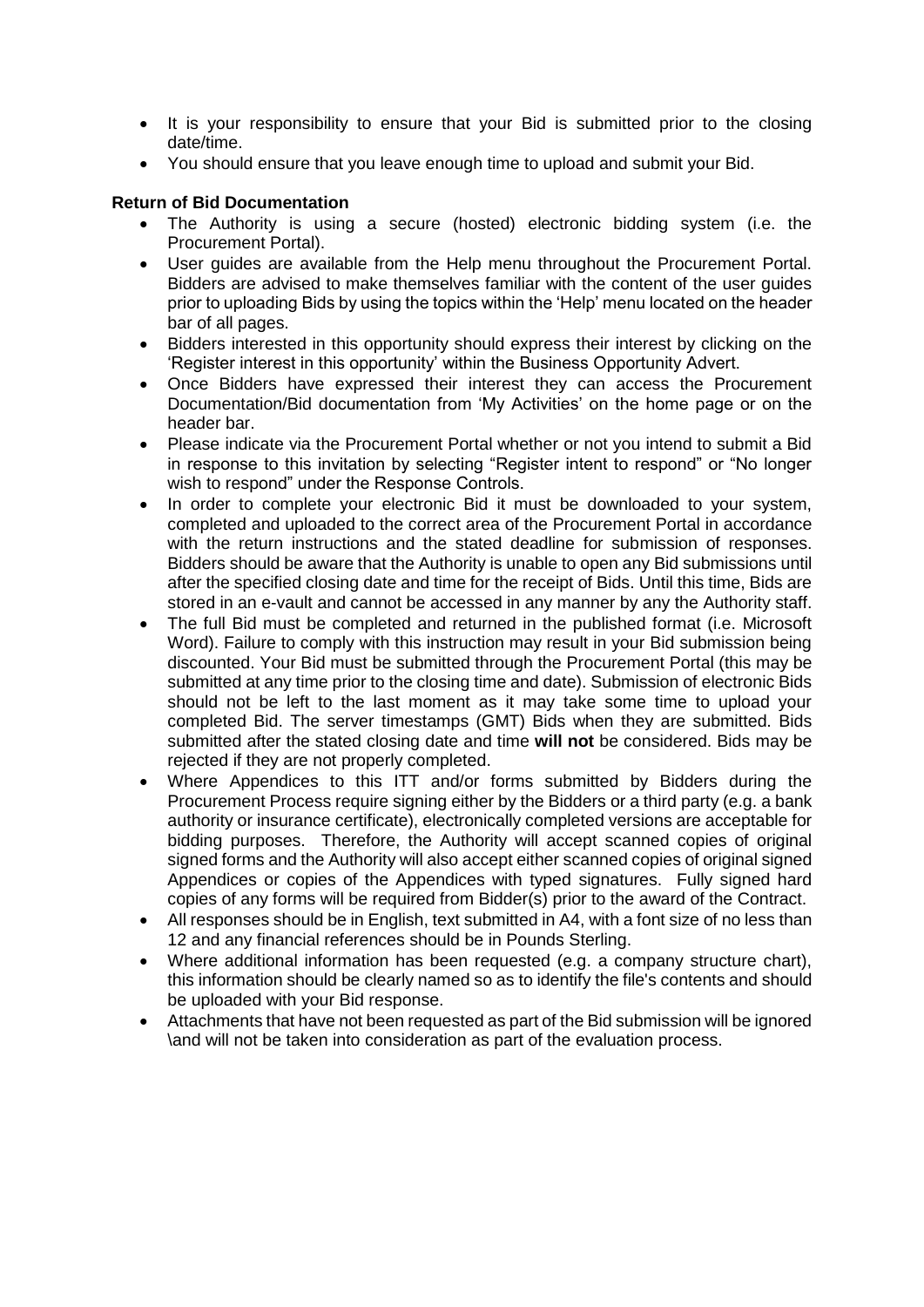# **6. Evaluation (70% Quality 30% Price)**

| <b>Criteria</b>               | <b>Required Response</b>                                                                                                                                                                                                                                                                                                                                                                                                                                                            | Weighting |
|-------------------------------|-------------------------------------------------------------------------------------------------------------------------------------------------------------------------------------------------------------------------------------------------------------------------------------------------------------------------------------------------------------------------------------------------------------------------------------------------------------------------------------|-----------|
| <b>Price</b>                  | Please provide ONE price to deliver all<br>requirements in section 4 (Requirement).<br>The price you quote should not exceed<br>£25,000.                                                                                                                                                                                                                                                                                                                                            | 30%       |
| <b>Service specification</b>  | Please set out your proposals for<br>delivery of this specification. This should<br>include how you will manage your work;<br>the team of qualified people you will<br>allocate to it; your proposals for delivery<br>of work on tight timescales; and how you<br>will monitor and evaluate your<br>outputs/outcomes.                                                                                                                                                               | 40%       |
| <b>Suitability to deliver</b> | Please describe your ability, experience<br>and background in relation to satisfying<br>all requirements as set out in this brief.<br>Demonstrable experience of delivering<br>support to a similarly complex, wide-<br>ranging and multi-stakeholder project is<br>essential and should be referenced in<br>your response.<br>In light of the coronavirus emergency -<br>please be clear about the mechanisms<br>you will use to ensure this project is<br>delivered by June 30th. | 30%       |
| <b>Total</b>                  |                                                                                                                                                                                                                                                                                                                                                                                                                                                                                     | 100%      |

#### **Instructions of Tenders**

- Potential providers must complete the Tender Submission Document in full and present the information as requested together with any documentary evidence required.
- Prospective providers should answer all questions as accurately and concisely as possible. Where a question is not relevant to the respondent's organisation, this should be identified, with an explanation.
- Questions should be answered in English.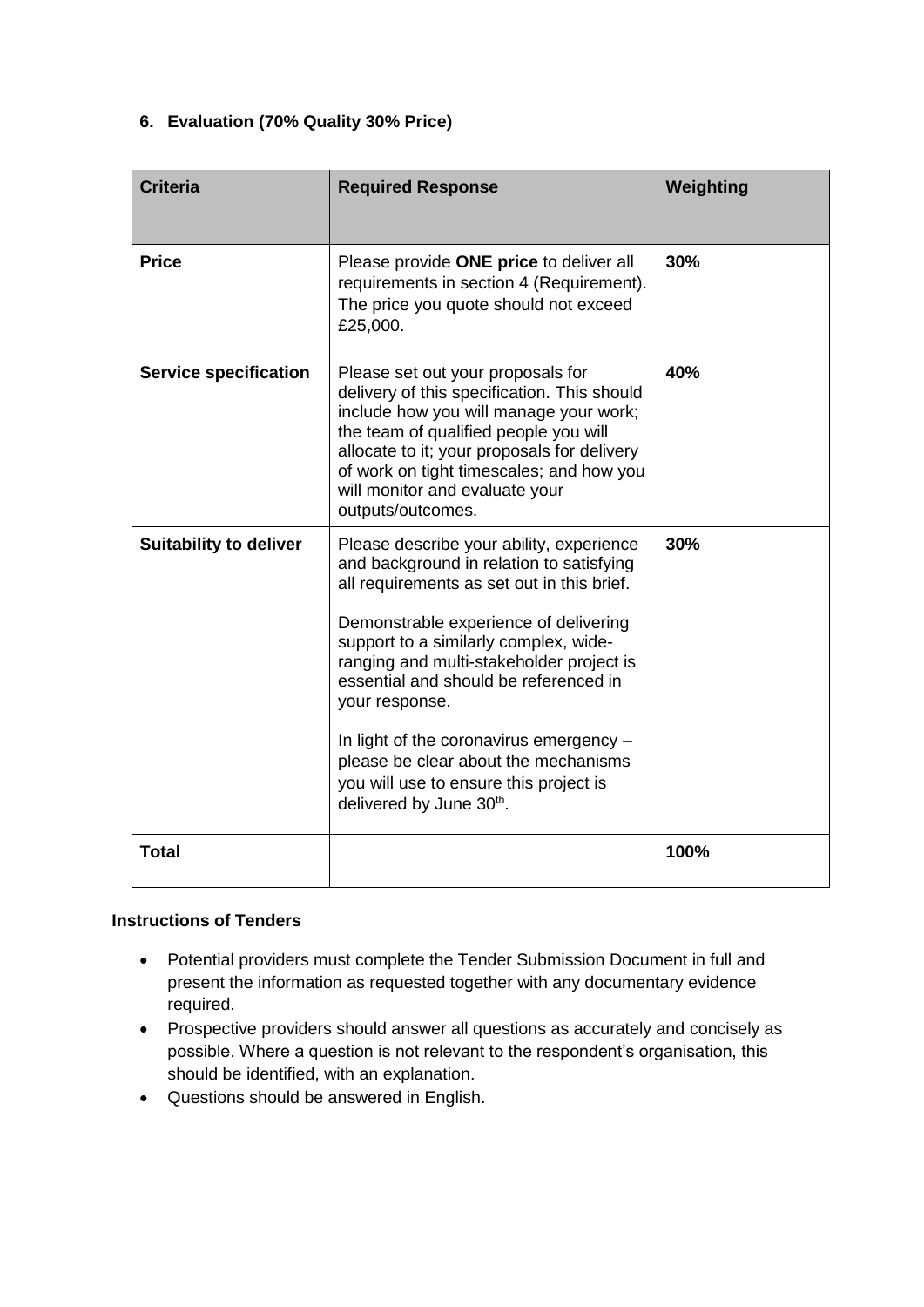All questions and queries about the procurement procedure must be submitted by e-mail to Paul Morris at paul.morris@redbridge.gov.uk. Only written questions and queries will be accepted. The final date for any questions and queries is 19 April 2020.

Tenders submitted after the deadline will not be accepted

Delivery staff must be qualified with nationally recognised qualifications.

The test will be scored using this matrix.

| <b>Mark</b> | <b>Comment</b>                                                                                                                                                                                      |
|-------------|-----------------------------------------------------------------------------------------------------------------------------------------------------------------------------------------------------|
| 0           | Failed to provide confidence that the proposal will meet the requirements. An<br>unacceptable response with serious reservations.                                                                   |
| 25          | A poor response with reservations. The response lacks convincing detail with<br>risk that the proposal will not be successful in meeting all the requirements.                                      |
| 50          | Meets the requirements – the response generally meets the requirements,<br>but lacks sufficient detail to warrant a higher mark.                                                                    |
| 75          | A good response that meets the requirements with good supporting<br>evidence. Demonstrates good understanding.                                                                                      |
| 100         | An excellent comprehensive response that meets the requirements. Indicates<br>an excellent response with detailed supporting evidence and no weaknesses<br>resulting in a high level of confidence. |

#### **Price 30%**

Please include **ONE** price to account for all deliverables in this specification, including day rates and capabilities.

The optimal price is **£25,000**.

For information, please provide a breakdown of how your budget would be spent in a table.

The following formula will be used to calculate a score for this category.

#### **Lowest Priced Compliant Tender (Low Price/Tender Price x 100 - 100) / (High Price - Low Price) x (Tender price – Low price) + 100**

#### **7. Clarifications**

If you have any questions around this commission, please contact Paul Morris at Local London on 07888852492 or by email [paul.morris@redbridge.gov.uk](mailto:paul.morris@redbridge.gov.uk)

After the clarification period has elapsed, we will provide a document of responses to all suppliers who have expressed an interest in this work.

#### **8. References**